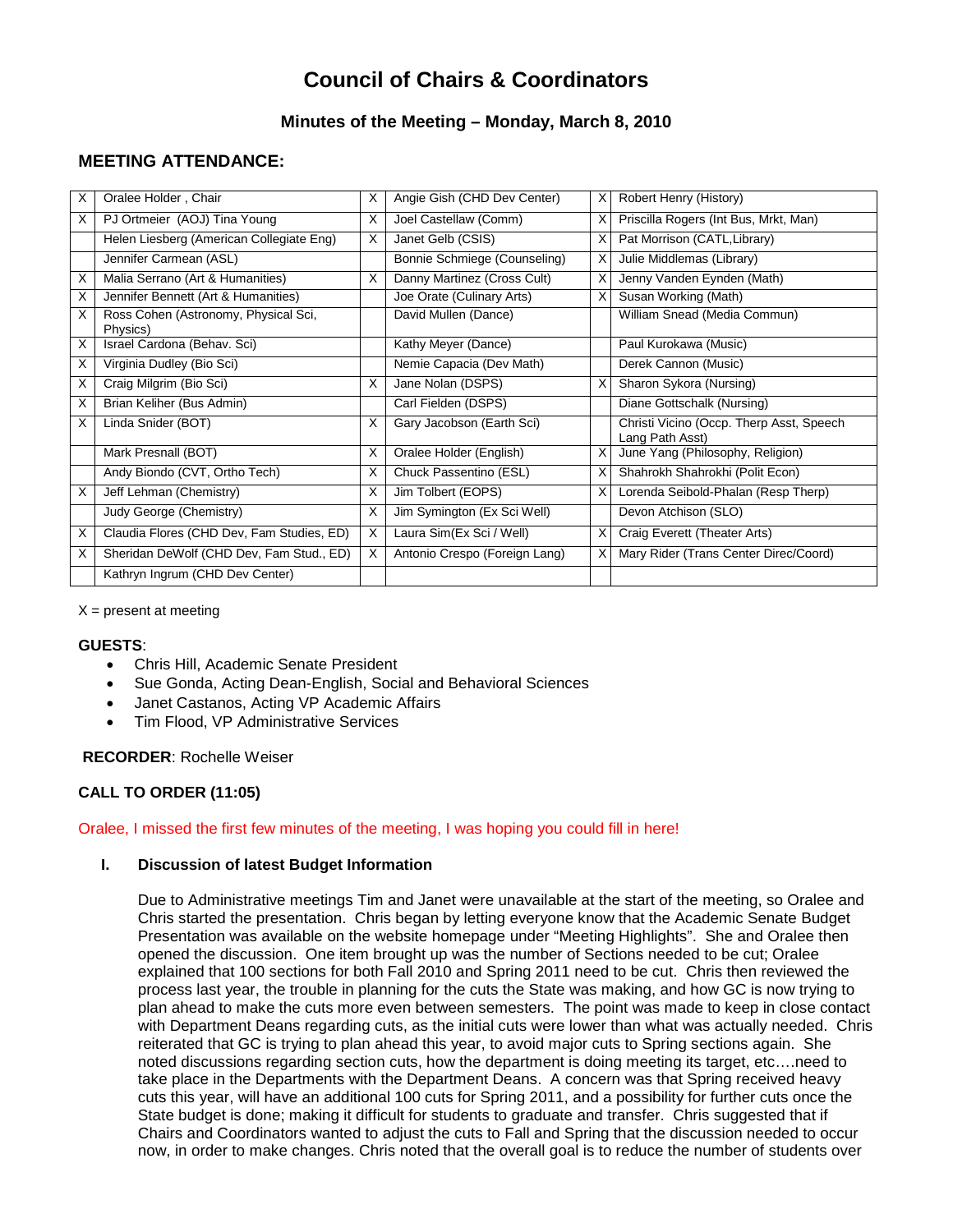the allotted FTES GC is serving. A discussion occurred regarding Line Sheets and the deadline for those. Janet clarified that the Line Sheets do need to be turned in for the Fall 2010 schedule. Discussion then occurred regarding cutting more sections now, with the idea of being able to add back later rather than cutting sections once students are enrolled; GC would like to cut as many sections as possible to reduce the number of students above FTES without cutting so much that the cuts begin to affect the ability of GC to have graduating and transfer students. The concern was raised that the cuts are only coming from the areas of teaching and not administration or at the District level; Chris noted that at the DCEC, Planning and Resources meetings, etc…cuts are being made everywhere and that by reducing the number of FTES over cap, increases available funds campus wide. Chris then noted that two Committees are being reinstated; Enrollment Strategies and Room Utilization, both being involved in the "big picture" on the budget issues. Chris asked that the Chairs and Coordinators be the faculty members on these committees as they have more expertise on what is happening in the Departments, how cuts are affecting them, and would be the most useful in providing that information to the Committees. Oralee would be sending an email regarding the Committees and asked that responses be in by Friday. More discussion occurred regarding Section cuts, the impact on Spring and graduating students and the impact on departments. Tim clarified that the cuts seen for Spring (204) also included Intersession being dropped. Tim noted that the section cuts are just a portion of the reduction plan, but the cuts realize a decrease of FTES. Tina Young noted that increased cuts (above what is currently being asked) to AOJ would result in a negative impact on students and their ability to graduate. Tim then reviewed the summer school reductions and the impact on FTES; and possible further reductions of summer school next year in order to preserve Fall and Spring courses. Tim then reviewed the Budget and the \$14 million deficit; he explained some of the items they have budgeted for will not be fulfilled, thereby reducing the budget; some areas will be reduced (office hours/a 4/10 summer work schedule); the section cuts; and not back filling some areas (not filling all vacant positions). The question was asked how much is assigned to GC and CC; the average percentages of dollars allocated are approximately 69% GC and 31% CC with portion of expenses being the Districts as well. Chris noted that the budget has to be looked at as district wide; then it has to be reviewed at the college level. In regards to the critical positions being filled most of those are either administrative or classified; as far as replacing faculty -over the last two years there has been an 18% reduction in the number of sections being previously taught and that should help reduce the strain on faculty. Tim noted that many of the reduction ideas came from the suggestion box, some have already been implemented, and the suggestion box will continue to be open. Tim noted that the people who know how the college operates and what it takes to make it operate are the Chairs and Coordinators; be looking at ideas for saving at the department level, when something is creating savings at the department level present it to the district. Discussion occurred regarding furlough days; Tim noted that furlough days have been suggested, but is part of the bargaining contract and would have to be discussed at the district level. In closing Tim reviewed the budget, some of the savings that has already been realized, and the items that are proposed; and emphasized that the budget is still changing due to the State budget. It was noted that GC will be well into the Fall semester before the State budget is presented and the affect it will have on GC will be known. The concern was raised whether or not the cuts were just being looked at in numbers or as an overall picture. Discussions occurred regarding the impact the cuts are having on various departments and programs and their ability to serve students. Janet noted that yes GC is beyond the easy cuts and it is starting to affect Departments; she noted that the Enrollment Strategies Committee needs to get up and running so it can be looking at these issues and what direction the college needs to go. At this point GC just needs to get a first look at the Fall schedule to determine what can be done next. Sheridan voiced concern that an overall picture needs to be seen so that decisions can be made within the departments and faculty can work together rather than against one another. Oralee noted that the Enrollment Strategies Committee will help in dealing with the cuts and looking at the overall picture.

#### **II. Discussion of Summer Compensation for Chairs and Coordinators**

Oralee presented a draft copy of *FAQS ABOUT ADJUNCT FACULTY RE-EMPLOYMENT PRESFERENCE RIGHTS.* She asked that the Chairs and Coordinators review it and that it be brought back to the next meeting for discussion and suggestions.

Janet then presented a draft copy of *Proposed Formula for Department Chair Stipends* for Summer 2010. Janet asked that the Chairs look over the formula and suggested components and review any items that might not be on the list. Some items mentioned were; student assessments during flex week, overseeing math study center, closing budgets for classified staff, filling adjunct vacancies, overseeing and being available to instructors during summer hours. Janet noted that everyone is fulfilling more than they are paid for, but what she is trying to do is get some reasonable compensation for Chairs and Coordinators for summer. Oralee asked that Chairs send any additional items to be considered for the formula to Janet via